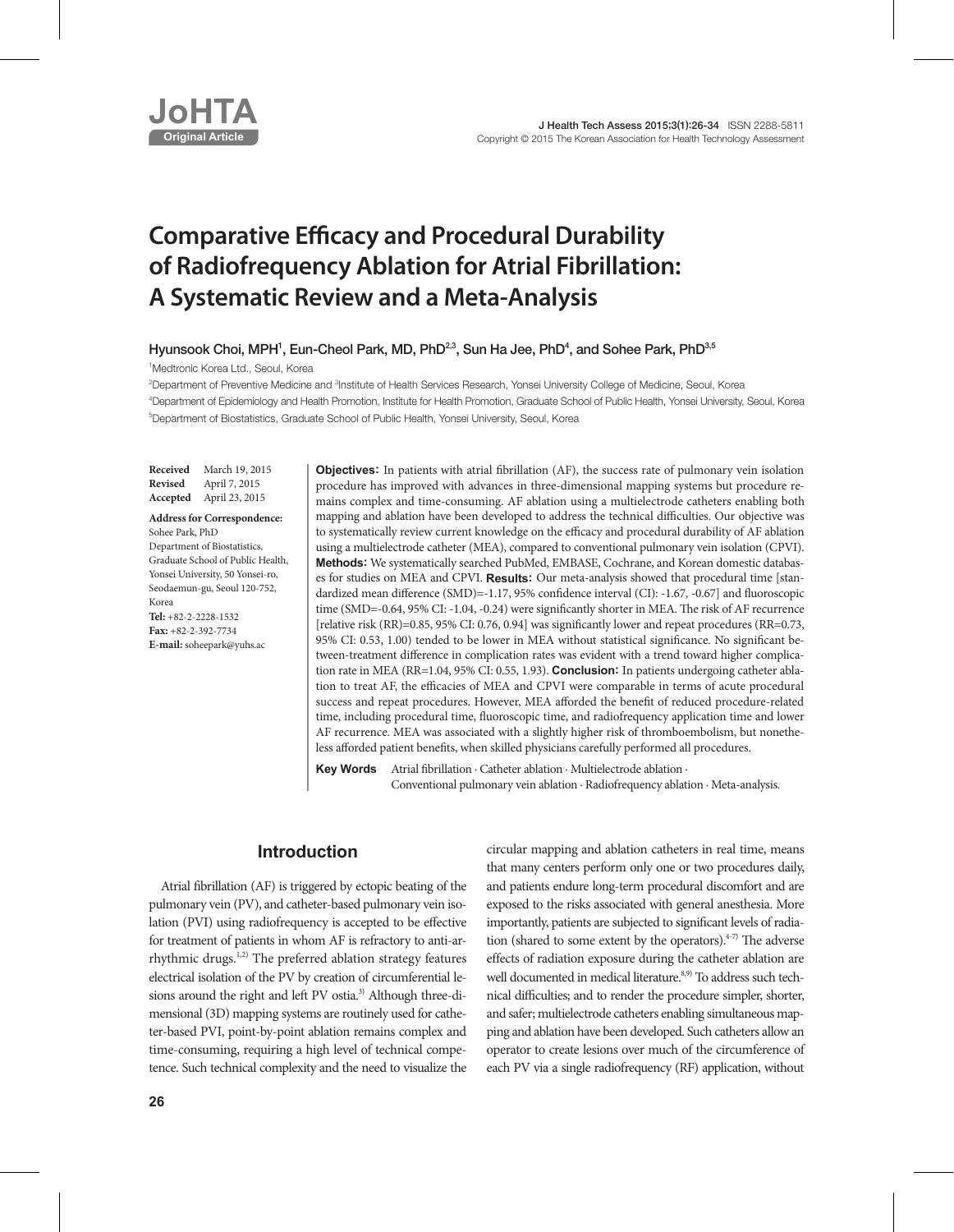having to change position. Thus, procedural time is reduced; the need for fluoroscopy minimized; procedural efficacy and safety maintained or improved; and AF ablation rendered more accessible, associated with shorter surgical learning curves.<sup>10)</sup>

To date, only three systematic reviews on the use of catheterbased ablation to treat AF have appeared, of which two compared catheter ablation with medical treatment.<sup>11,12)</sup> One review assessed the safety and efficacy of AF ablation using phased RF energy and multielectrode catheters, but presented only quantitative acute procedural and 6/12 month success rates.<sup>13)</sup>

No previous study has systematically reviewed the efficacy and safety of multielectrode catheter ablation (MEA) compared to conventional PV isolation (CPVI). Therefore, the objective of our present study was to systematically review the efficacy and procedural durability of AF ablation using multielectrode catheters (the MEA procedure), and CPVI.

# **Methods**

We systematically reviewed available data using a predetermined protocol established by reference to the Preferred Reporting Items for Systematic Reviews and Meta-Analysis statement (http://www.prisma-statement.org/).

#### Search strategy

To identify and retrieve all relevant literature describing the outcomes of AF patients treated via MEA, we searched PubMed, EMBASE, Cochrane, and four Korean domestic databases in April 2015. Search terms included both keywords and corresponding Medical Subject Headings; thus "atrial fibrillation" AND "multielectrode radiofrequency ablation" AND "conventional point-by-point ablation". Inclusion criteria were: 1) the work was an original article on AF patients; 2) the research design was controlled; 3) MEA was compared with conventional ablation using 3D mapping methods; and, 4) the language of publication was English or Korean. Exclusion criteria were: 1) research on conditions other than paroxysmal or persistent AF; 2) treatment with other than MEA; 3) comparison of MEA with conditions other than CPVI; 4) non-reporting of MEA outcomes reported; 5) non-reporting of MEA efficacy; 6) a case series or a case report; 7) an animal study or an abstract-only publication; and, 8) an evidence level lower than two upon analysis of bias risk. Secondary texts were identified via manual review of the reference lists.

### Study selection and assessment of bias risk

Two investigators independently assessed publications considered to be eligible for inclusion at the title and/or abstract level. Full-text reviews were conducted if it was difficult to as-



**Fig. 1.** Flowchart showing search and selection of studies for review.

certain from the abstract whether the article met our inclusion/exclusion criteria. The risk of bias in each study was evaluated by two independent investigators using the Scottish Intercollegiate Guideline Network checklist. The questions posed explored concealment of patient allocation and the presence of other potential sources of bias.

### Data collection and analysis

A standardized data extraction form was used to extract outcomes of interest and two investigators independently extracted data from selected full-text articles using this form (which reinforced the inclusion and exclusion criteria). Outcome variables included procedural, fluoroscopic time, and RF application times, acute success rates upon treatment of patients, AF recurrence, need for repeat procedures and complications, in an effort to evaluate the procedural durability and efficacy of MEA compared to CPVI. If the two reviewers disagreed on any topic, the disagreement was resolved by consultation. We performed a meta-analysis to estimate pooled estimates of standardized mean differences (SMDs) or relative risks (RRs) among outcome variables. Pooled estimates were obtained using fixed-effect or random-effects models, depending on the extent of heterogeneity evident among studies. Heterogeneity was assessed by derivation of Q statistics and quantified using Higgin's  $I^2$  statistic. Also, all of sensitivity analysis, subgroup analysis, and meta-regression were used to assess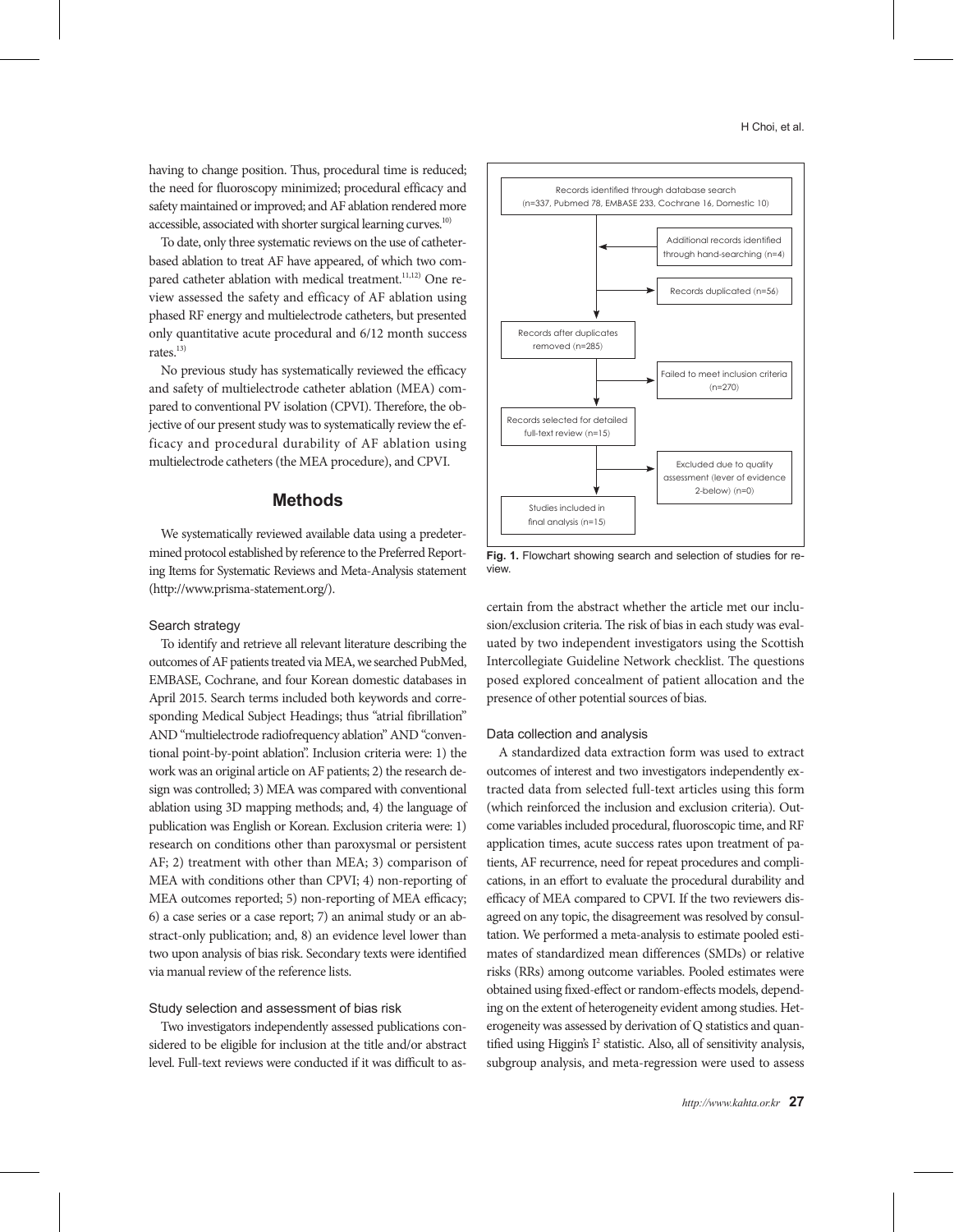|                                      |                 |                                 |                 | Table 1. Characteristics of studies included in the meta-analysis                                                                             |                                   |                          |
|--------------------------------------|-----------------|---------------------------------|-----------------|-----------------------------------------------------------------------------------------------------------------------------------------------|-----------------------------------|--------------------------|
|                                      |                 |                                 | No. of patients |                                                                                                                                               | Age                               |                          |
| Study                                | Country         | Study design                    | (MEA/CPVI)      | AF type                                                                                                                                       | (MEA vs. CPVI)                    | Follow-up                |
| Steinwender et al. <sup>14)</sup>    | Austria         | Non randomized study            | 64 (38/26)      | Paroxysmal AF                                                                                                                                 | 59±10 vs. 60.5±9.                 | 6 months                 |
| Bulava et al. <sup>15)</sup>         | Czech Republic  | RCT                             | 102(51/51)      | Paroxysmal AF                                                                                                                                 | 56.5±9.9 vs. 59.8±11.9            | $200 \pm 13$ days        |
| Tivig et al. <sup>16</sup>           | Switzerland     | randomized study<br>mor<br>No   | 420 (209/211)   | Paroxysmal/persistent AF                                                                                                                      | 61±10 vs. 58 $\pm$ 10             | 6.7 months               |
| Bittner et al. <sup>17</sup>         | Chile           | RCT                             | 80 (40/40)      | Paroxysmal/persistent AF                                                                                                                      | 57±11 vs. 59±9                    | $254\pm99$ days          |
| Choo et al. <sup>18)</sup>           | š               | RCT                             | (12/88) 601     | Paroxysmal/persistent AF                                                                                                                      | 56.9±10.2 vs. 58.2±10.0           | 6 months                 |
| Herrera Siklódy et al. <sup>19</sup> | Germany         | randomized study<br>$rac{5}{2}$ | 51 (24/27)      | Paroxysmal/persistent AF                                                                                                                      | 59±10 vs. 61 ±10                  | $1-2$ days               |
| Deneke et al. <sup>20</sup>          | Germany         | randomized study<br>mor         | 14(11/3)        | Paroxysmal/persistent AF                                                                                                                      | $61 + 8$                          | 6.2 months               |
| Gaita et al. <sup>21)</sup>          | Italy           | RCT                             | 72 (36/36)      | Paroxysmal AF                                                                                                                                 | 57±9 vs. 57±7                     | $1-2$ days               |
| Khaykin et al. <sup>10)</sup>        | Canada          | randomized study<br>mor         | 50 (31/19)      | Paroxysmal AF                                                                                                                                 | 63±10 vs. 57±12                   | 12 months                |
| Beukema et al. <sup>22</sup>         | The Netherlands | randomized study<br>mor         | 85 (89/96)      | Paroxysmal AF                                                                                                                                 | 55.9±9.9 vs. 56.0±10.4            | $363.98 \pm 138.65$ days |
| Bulava and Hanis <sup>23)</sup>      | Czech Republic  | randomized study<br>s<br>No     | 237 (79/158)    | Paroxysmal AF                                                                                                                                 | 59±10 vs. 58±9.5                  | 24 months                |
| De Greef et al. <sup>24)</sup>       | Belgium         | RCT                             | 61 (79/82)      | Paroxysmal/persistent AF                                                                                                                      | 60±10 vs. 58±10                   | 3years                   |
| Gal et al. <sup>25)</sup>            | The Netherlands | RCT                             | 460 (230/230)   | Paroxysmal/persistent AF                                                                                                                      | 56.6±10.3 vs. 56.1±9.8            | 43 months                |
| McCready et al. <sup>26)</sup>       | $\leq$          | RCT                             | 88 (94/94)      | Paroxysmal AF                                                                                                                                 | 58±12 vs. 62±11                   | 12 months                |
| Spitzer et al. <sup>27)</sup>        | Germany         | Non randomized study            | 539 (388/151)   | Paroxysmal/persistent AF                                                                                                                      | 61.7 $\pm$ 9.7 vs. 58.1 $\pm$ 9.3 | 24 months                |
|                                      |                 |                                 |                 | AF: atrial fibrillation, MEA: multielectrode catheter ablation, CPVI: conventional pulmonary vein isolation, RCT: Randomized Controlled Trial |                                   |                          |

heterogeneity. Forest plots and pooled estimates were produced using Review Manager version 5.2 (the Cochrane Collaboration). Funnel plot and meta-regression analysis were performed with the aid of Stata version 12.0 (Stata Corporation, College Station, TX, USA).

# **Results**

# Literature search and study characteristics

Of the 337 articles reviewed, 15 including 2732 patients satisfied our predetermined inclusion criteria;<sup>10,14-27)</sup> these included seven randomized controlled trials<sup>15,17,18,21,24-26)</sup> and eight non-randomized comparative studies<sup>10,14,16,19,20,22,23,27)</sup> (Fig. 1). Study characteristics are listed in Table 1. Overall, 1437 patients underwent MEA procedures, and 1295 patients CPVI, to treat paroxysmal or persistent AF. Of the 15 selected studies, 7 dealt with paroxysmal AF patients and 8 included those with paroxysmal or persistent AF.

## Procedural outcomes

Procedural and fluoroscopic times

The total MEA procedural time was 45 min less than that of CPVI [SMD=-1.17, 95% confidence interval (CI): -1.67, -0.67, *p*<0.00001] (Fig. 2). The total fluoroscopic time was also significantly less (by 7.16 min) when MEA rather than CPVI was performed (SMD=-0.64, 95% CI: -1.04, -0.24, *p*=0.002). The MEA RF application time was 11.96 min shorter than that associated with CPVI, and this difference was significant (SMD=-0.70, 95% CI: -1.26, -0.14, *p*=0.01).

Table 2 shows our subgroup analysis of the pooled estimates of SMDs in procedural time between MEA and CPVI stratified by study design, AF type, and catheter type. In terms of study design, the MEA procedural time was significantly less than that of CPVI in both randomized (SMD=-1.17, 95% CI: -1.63, -0.71, *p*<0.00001) and non-randomized controlled trials (SMD=-1.16, 95% CI: -2.07, -0.25, *p*=0.01), and the pooled SMD was larger for Randomized Controlled Trials. In terms of AF type, MEA was associated with a procedural time significantly shorter than required for CPVI (SMD=-0.97, 95% CI: -1.54, -0.40, *p*=0.0009) in patients with paroxysmal AF, but not in those with persistent AF (SMD=0.24, 95% CI: -0.12, 0.60, *p*=0.19). The MEA procedural time was significantly shorter than that of CPVI when either catheter type was used for multielectrode ablation. The catheters used were a duty-cycled multipolar ablation catheter (SMD=-1.15, 95% CI: -1.67, -0.62, *p*<0.0001) and a high-density mesh ablator catheter (SMD= -1.54, 95% CI: -2.11, -0.97, *p*<0.00001).

منصاححة

 $\frac{1}{2}$ م<br>مطا  $\cdot$ 

اممامسالممنا

منامات

مسمدات

j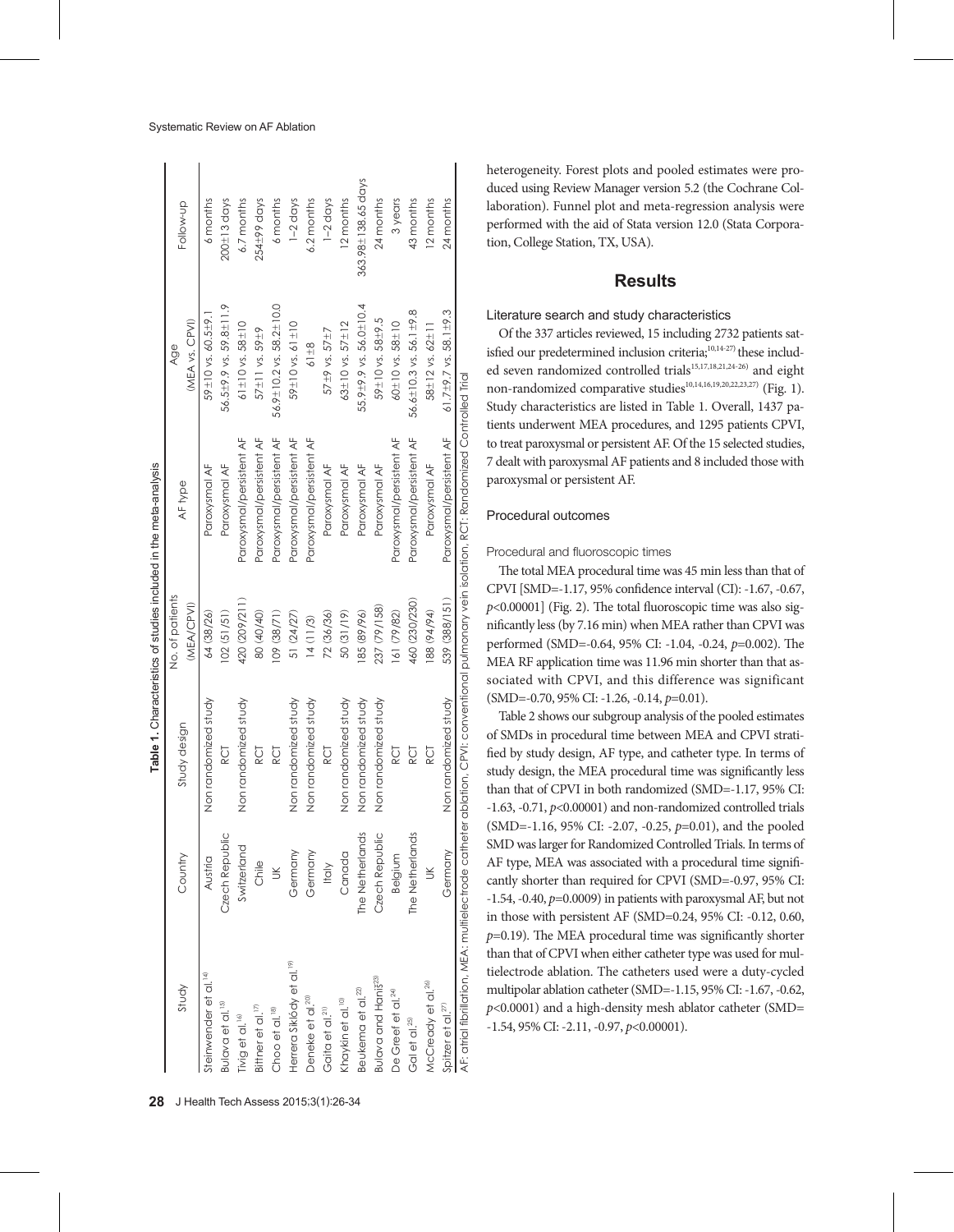Clinical outcomes

Ten studies<sup>10,14-19,21-23)</sup> reported the success rates of acute procedures in terms of complete PV isolation immediately after ablation. No significant between-treatment difference in acute procedural success rate was evident (RR=0.99, 95% CI: 0.97, 1.01, *p*=0.35). After ablation, the risk of AF recurrence was lower if MEA had been employed (RR=0.85, 95% CI: 0.76, 0.94, *p*=0.002) (Fig. 3) with statistical significance from twelve studies<sup>10,14-18,22-27)</sup> reporting AF recurrence. Also, the number of repeat procedures performed after initial ablation that did not completely isolate the PV was somewhat less after MEA than CPVI (RR=0.73, 95% CI: 0.53, 1.00, *p*=0.05), but the difference was not significant.

Table 3 presents our subgroup analysis results for AF recur-

rence stratified by follow-up period, study design, AF type, and catheter type used during MEA. AF recurred less often after MEA in studies with shorter follow-up durations (less than 6 months; RR=0.69, 95% CI: 0.45, 1.06, *p*=0.09, and 6–12 months; RR=0.80, 95% CI: 0.53, 1.19, *p*=0.27). Also, MEA was associated with a reduced AF recurrence more than 1 year after the procedure (RR=0.87, 95% CI: 0.78, 0.97, *p*=0.01) and the difference was statistically significant. Meta-regression of the RRs for AF recurrence after MEA vs. CPVI in terms of follow-up duration showed a tendency toward establishment of a slightly positive linear relationship between the RR and followup duration without significance ( $β=0.005$ , 95% CI: -0.007, 0.017, *p*=0.395) (Fig. 4).

| Study or subgroup                                                                                       | <b>MEA</b> |    | <b>CPVI</b> |      | Std. mean difference<br>Weight | Std. mean difference |        |                               |                                                                        |
|---------------------------------------------------------------------------------------------------------|------------|----|-------------|------|--------------------------------|----------------------|--------|-------------------------------|------------------------------------------------------------------------|
|                                                                                                         | Mean       | SD | Total       | Mean | <b>SD</b>                      | Total                |        | IV, random, 95% CI            | IV, random, 95% CI                                                     |
| Beukema et al. <sup>22)</sup>                                                                           | 138        | 35 | 89          | 175  | 56                             | 96                   | 6.8%   | $-0.78$ [ $-1.08$ , $-0.48$ ] |                                                                        |
| Bittner et al. <sup>17)</sup>                                                                           | 171        | 40 | 40          | 224  | 27                             | 40                   | 6.5%   | $-1.54$ $[-2.04, -1.04]$      |                                                                        |
| Bulava et al. <sup>15)</sup>                                                                            | 107        | 31 | 51          | 208  | 46                             | 51                   | 6.5%   | $-2.56$ [ $-3.08$ , $-2.03$ ] |                                                                        |
| Bulava and Haniš <sup>23)</sup>                                                                         | 105        | 30 | 79          | 174  | 40                             | 158                  | 6.8%   | $-1.86$ [ $-2.18$ , $-1.54$ ] |                                                                        |
| Choo et al. <sup>18)</sup>                                                                              | 168        | 41 | 38          | 252  | 60                             | 71                   | 6.6%   | $-1.54$ [ $-1.98$ , $-1.09$ ] |                                                                        |
| De Greef et al. <sup>24)</sup>                                                                          | 121        | 41 | 79          | 169  | 43                             | 82                   | 6.8%   | $-1.14$ $[-1.47, -0.80]$      |                                                                        |
| Gaita et al. <sup>21)</sup>                                                                             | 127        | 53 | 36          | 123  | 45                             | 36                   | 6.6%   | $0.08$ [-0.38, 0.54]          |                                                                        |
| Gal et al. <sup>25)</sup>                                                                               | 134        | 39 | 230         | 178  | 49                             | 230                  | 6.9%   | $-0.99$ [ $-1.19$ , $-0.80$ ] |                                                                        |
| Khaykin et al. <sup>10)</sup>                                                                           | 125        | 25 | 31          | 135  | 26                             | 19                   | 6.4%   | $-0.39$ $[-0.96, 0.19]$       |                                                                        |
| McCready et al. <sup>26)</sup>                                                                          | 140        | 43 | 94          | 167  | 42                             | 94                   | 6.8%   | $-0.63$ $[-0.93, -0.34]$      |                                                                        |
| Herrera Siklódy et al. <sup>19)</sup>                                                                   | 124        | 32 | 24          | 198  | 50                             | 27                   | 6.3%   | $-1.71$ $[-2.36, -1.06]$      |                                                                        |
| Spitzer et al. <sup>27)</sup>                                                                           | 67         | 18 | 388         | 142  | 35                             | 151                  | 6.9%   | $-3.12$ $[-3.39, -2.86]$      |                                                                        |
| Steinwender et al. <sup>14)</sup>                                                                       | 175        | 35 | 38          | 235  | 43                             | 26                   | 6.4%   | $-1.54$ [ $-2.11$ , $-0.97$ ] |                                                                        |
| Tivig et al. <sup>16)</sup> -Paroxysaml                                                                 | 128        | 38 | 143         | 134  | 43                             | 155                  | 6.9%   | $-0.15$ $[-0.37, 0.08]$       |                                                                        |
| Tivig et al. <sup>16)</sup> -Persistent                                                                 | 171        | 39 | 66          | 161  | 44                             | 56                   | 6.8%   | $0.24$ [-0.12, 0.60]          |                                                                        |
| Total (95% CI)                                                                                          |            |    | 1426        |      |                                | 1292                 | 100.0% | $-1.17$ $[-1.67, -0.67]$      |                                                                        |
| Heterogeneity: Tau <sup>2</sup> =0.94; Chi <sup>2</sup> =454.34, df=14 (p<0.00001); l <sup>2</sup> =97% |            |    |             |      |                                |                      |        |                               |                                                                        |
| Test for overall effect: $Z=4.56$ ( $p<0.00001$ )                                                       |            |    |             |      |                                |                      |        |                               | $-2$<br>$\mathfrak{D}$<br>$\Omega$<br>$-4$<br>Favours MEA Favours CPVI |

**Fig. 2.** Forest plot for standardized mean difference (SMD) for procedure time between multielectrode catheter ablation (MEA) and conventional pulmonary vein isolation (CPVI). CI: confidence interval, SD: standard deviation.

|                                   |                                          | No.      |            | No. of patients | Std. mean difference       |
|-----------------------------------|------------------------------------------|----------|------------|-----------------|----------------------------|
| Sub-group                         |                                          | of study | <b>MEA</b> | <b>CPVI</b>     | $(95\% \text{ Cl})$        |
| Total                             |                                          | 14       | 1426       | 1292            | $-1.17$ $(-1.68, -0.67)^*$ |
| Sensitivity analysis <sup>t</sup> |                                          | 12       | 1181       | 1045            | $-1.48$ $(-1.98, -0.98)^*$ |
| Study design                      | <b>RCT</b>                               |          | 568        | 604             | $-1.17(-1.63, -0.71)^*$    |
|                                   | Non randomized study                     |          | 858        | 688             | $-1.16$ $(-2.07, -0.25)^*$ |
| AF type                           | Paroxysmal AF                            | 8        | 561        | 635             | $-0.97$ $(-1.54, -0.40)^*$ |
|                                   | Persistent AF                            |          | 66         | 56              | $0.24$ $(-0.12, 0.60)$     |
| Catheter type                     | Duty-cycled multipolar ablation catheter | 14       | 1388       | 1266            | $-1.15(-1.67, -0.62)^*$    |
|                                   | High-density mesh ablator catheter       |          | 38         | 26              | $-1.54$ $(-2.11, -0.97)^*$ |

\*Pooled estimates are from random-effects model, <sup>t</sup>Sensitivity analysis was performed by excluding extreme studies. AF: atrial fibrillation, MEA: multielectrode catheter ablation, CPVI: conventional pulmonary vein isolation, CI: confidence interval, RCT: randomized controlled trial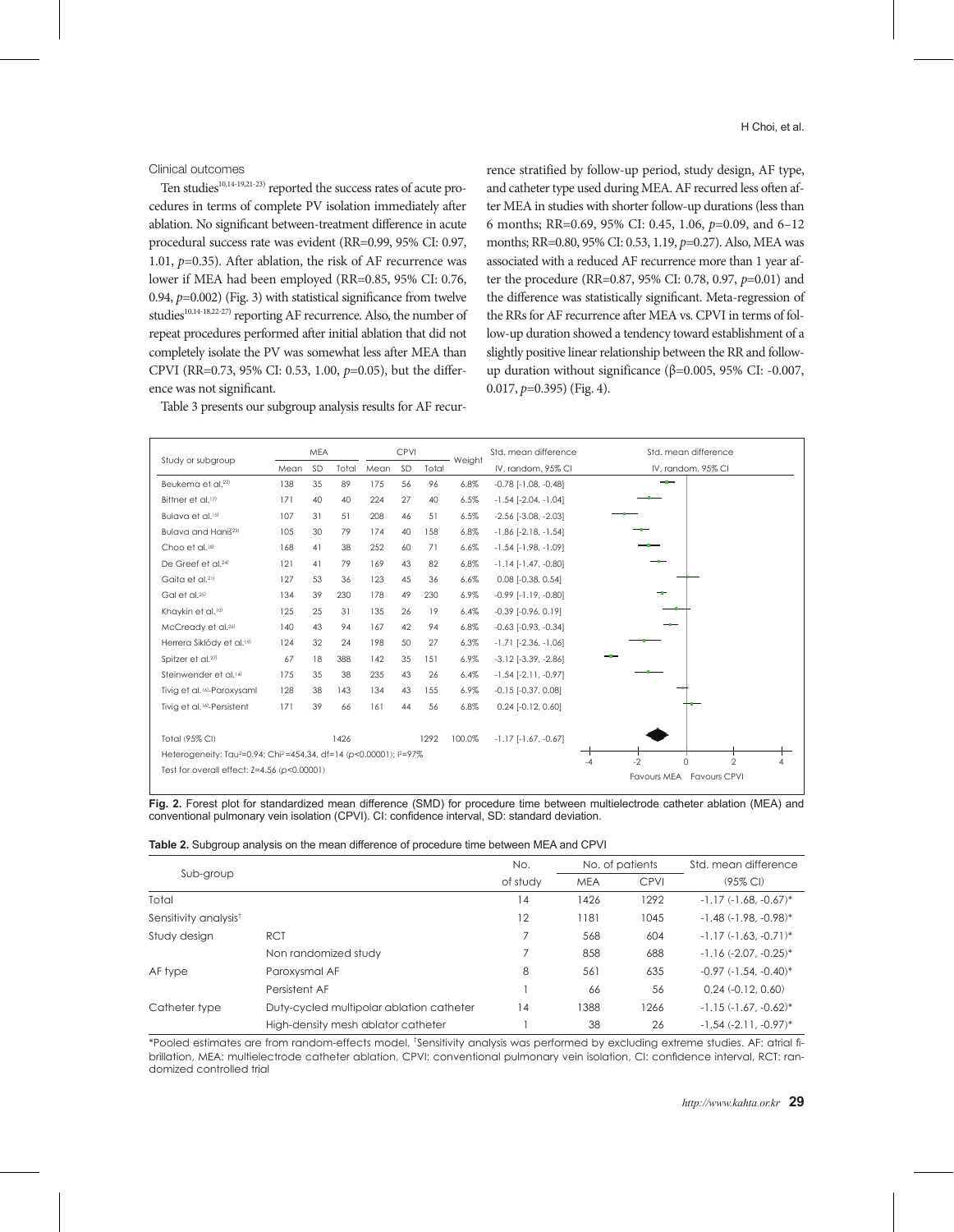## Complications

Reported complications associated with PV isolation via catheter ablation included embolisms, pericardial effusion, stroke, tamponade, pulmonary vein puncture, transient ischemic attack, femoral hematoma, and pseudoaneurysms. No significant between-treatment difference in the frequency of occurrence of any complication was evident, but a trend toward a higher complication rate after MEA was apparent (RR=1.04, 95% CI: 0.55, 1.93, *p*=0.91) (Fig. 5). Eight studies 17,19-21,24-27) reported thromboembolic complications, the most frequent and potentially devastating. Of eight relevant studies, three<sup>19,21,26)</sup> reported thromboembolic events in the first  $1-2$ 

days after the procedure and the other five $17,20,24,25,27)$  gave follow-up results at more than 6 months up to 3 years. The risk of thromboembolic events tended to be slightly lower after MEA (RR=0.99, 95% CI: 0.23, 4.19, *p*=0.99) at follow-up times of over 6 months, in contrast to a higher incidence (RR=4.84, 95% CI: 2.04, 11.47, *p*=0.0003) observed during the acute period (1–2 days after the procedure) (Supplementary Fig. 1).

# **Discussion**

Our present systematic review and meta-analysis found that RF ablation using multielectrode catheters reduced procedural

|                                                                             | <b>MEA</b>      |       | CPVI           |       |        | Risk ratio          | Risk ratio                                                          |
|-----------------------------------------------------------------------------|-----------------|-------|----------------|-------|--------|---------------------|---------------------------------------------------------------------|
| Study or subgroup                                                           | Events          | Total | Events         | Total | Weight | M-H, fixed, 95% CI  | M-H, fixed, 95% CI                                                  |
| Beukema et al. <sup>22)</sup>                                               | 4               | 89    | 16             | 96    | 3.5%   | 0.94 [0.49, 1.82]   |                                                                     |
| Bittner et al. <sup>17)</sup>                                               | $\overline{11}$ | 40    | 13             | 40    | 2.9%   | $0.85$ [0.43, 1.66] |                                                                     |
| Bulava et al. <sup>15)</sup>                                                | 12              | 51    | 15             | 51    | 3.4%   | 0.80 [0.42, 1.54]   |                                                                     |
| Bulava and Haniš <sup>23)</sup>                                             | 27              | 79    | 44             | 158   | 6.6%   | 1.23 [0.83, 1.82]   |                                                                     |
| Choo et al. <sup>18)</sup> -Paroxysmal                                      | 8               | 30    | 22             | 43    | 4.1%   | $0.52$ [0.27, 1.01] |                                                                     |
| Choo et al. <sup>18)</sup> -Persistent                                      | 4               | 8     | 21             | 28    | 2.1%   | 0.67 [0.32, 1.38]   |                                                                     |
| De Greef et al. <sup>24)</sup>                                              | 28              | 79    | 37             | 82    | 8.2%   | $0.79$ [0.54, 1.15] |                                                                     |
| Gal et al. <sup>25)</sup>                                                   | 120             | 230   | 125            | 230   | 28.2%  | $0.96$ [0.81, 1.14] |                                                                     |
| Khaykin et al. <sup>10)</sup>                                               | 4               | 31    | 6              | 19    | 1.7%   | $0.41$ [0.13, 1.26] |                                                                     |
| McCready et al. <sup>26)</sup>                                              | 38              | 94    | 41             | 94    | 9.3%   | 0.93 [0.66, 1.30]   |                                                                     |
| Spitzer et al. <sup>27)</sup>                                               | 139             | 388   | 78             | 151   | 25.4%  | $0.69$ [0.57, 0.85] |                                                                     |
| Steinwender et al. <sup>14)</sup>                                           | 10              | 37    | 6              | 26    | 1.6%   | 1.17 [0.49, 2.82]   |                                                                     |
| Tivig et al. <sup>16</sup> -Paroxysmal                                      | 3               | 27    | 13             | 47    | 2.1%   | $0.40$ [0.13, 1.28] |                                                                     |
| Tivig et al. <sup>16)</sup> -Persistent                                     | 6               | 22    | $\overline{4}$ | 23    | 0.9%   | 1.57 [0.51, 4.82]   |                                                                     |
|                                                                             |                 |       |                |       |        |                     |                                                                     |
| Total (95% CI)                                                              |                 | 1205  |                | 1088  | 100.0% | 0.85 [0.76, 0.94]   |                                                                     |
| Total events                                                                | 424             |       | 441            |       |        |                     |                                                                     |
| Heterogeneity: Chi <sup>2</sup> =17.03, df=13 (p=0.20); l <sup>2</sup> =24% |                 |       |                |       |        |                     |                                                                     |
| Test for overall effect: $Z=3.14$ ( $p=0.002$ )                             |                 |       |                |       |        | 0.1                 | 0.2<br>0.5<br>$\overline{2}$<br>5<br>10<br>Favours MEA Favours CPVI |
|                                                                             |                 |       |                |       |        |                     |                                                                     |

| Fig. 3. Forest plot for relative risk (RR) of AF recurrence between multielectrode catheter ablation (MEA) and conventional pulmonary |  |  |  |
|---------------------------------------------------------------------------------------------------------------------------------------|--|--|--|
| vein isolation (CPVI). CI: confidence interval.                                                                                       |  |  |  |

|  |  |  |  |  | <b>Table 3.</b> Subgroup analysis on the RRs of AF recurrence between MEA and CPVI |  |  |  |
|--|--|--|--|--|------------------------------------------------------------------------------------|--|--|--|
|--|--|--|--|--|------------------------------------------------------------------------------------|--|--|--|

|                  |                                          | No.            |            | No. of patients |                         |
|------------------|------------------------------------------|----------------|------------|-----------------|-------------------------|
|                  | Sub-group                                | of study       | <b>MEA</b> | <b>CPVI</b>     | $RR(95\% Cl)^{\dagger}$ |
| Total            |                                          | 14             | 1205       | 1088            | 0.85(0.76, 0.94)        |
| Follow-up period | $\leq$ 6 month                           | 3              | 75         | 97              | 0.69(0.45, 1.06)        |
|                  | $>6$ month, $<$ l year                   | 4              | 140        | 161             | 0.80(0.53, 1.19)        |
|                  | $\geq$ 1 year                            |                | 990        | 830             | $0.87$ $(0.78, 0.97)^*$ |
| Study design     | <b>RCT</b>                               |                | 532        | 568             | 0.87(0.77, 1.00)        |
|                  | Non randomized study                     |                | 673        | 520             | $0.81(0.68, 0.96)^*$    |
| AF type          | Paroxysmal AF                            | 8              | 438        | 534             | 0.88(0.72, 1.07)        |
|                  | Persistent AF                            | $\overline{2}$ | 30         | 51              | 0.93(0.51, 1.72)        |
| Catheter type    | Duty-cycled multipolar ablation catheter | 13             | 1168       | 1062            | $0.84(0.76, 0.93)^*$    |
|                  | High-density mesh ablator catheter       |                | 37         | 26              | 1.17(0.49, 2.82)        |

\*Statistically significant, † Mantel-Haenszel pooled estimate. AF: atrial fibrillation, MEA: multielectrode catheter ablation, CPVI: conventional pulmonary vein isolation, RR: relative risk, CI: confidence interval, RCT: Randomized Controlled Trial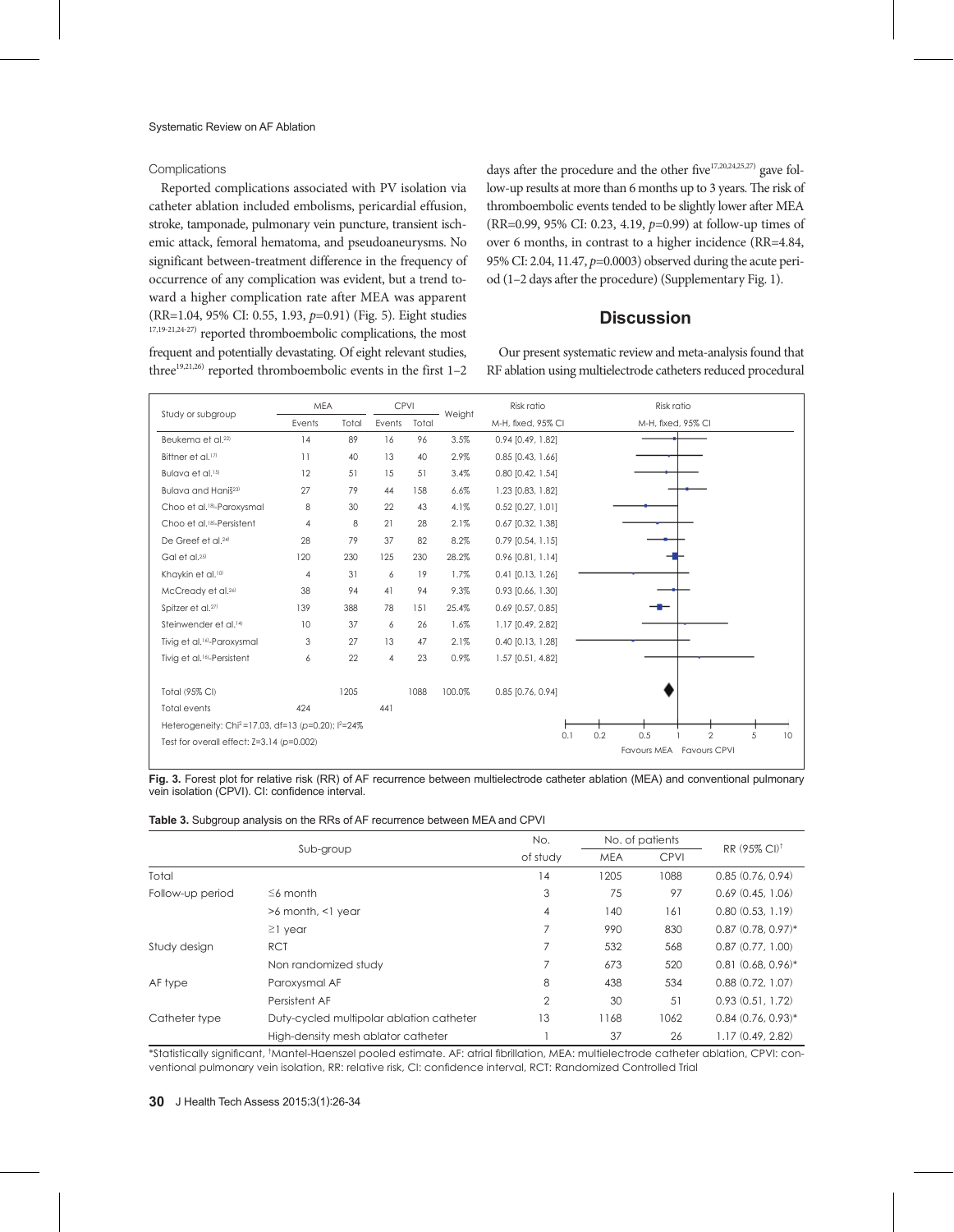times and AF recurrence compared to those of CPVI using 3D mapping, but the overall efficacies were in terms of acute procedural success and the need for repeat procedures were comparable. The procedural time was significantly reduced in the MEA group, but differed among the studies reviewed. Two studies<sup>16,21)</sup> reported that MEA procedural time was longer than that of CPVI, contrary to other studies. Perhaps the surgeons performing MEA were at early stages of their learning curves, whereas the surgeons performing CPVI were not. The result has also shown a similarity in fluoroscopy time and RF application time representing longer time in MEA. Some ab-



**Fig. 4.** Meta-regression for relative risk of AF recurrence on follow-up duration in the study. AF: atrial fibrillation.

stracts $28-31$ ) reported that the learning curve for use of multielectrode catheters was relatively short. Over the first 20 cases, procedural, fluoroscopic, and application times decreased by 33%, 45%, and 21%, respectively; and acute success rates increased with procedure experience. Subgroup analysis by AF type showed that all of procedural, fluoroscopic, and RF application times during treatment of paroxysmal AF patients were shorter when MEA was applied, but, in contrast, procedural times for persistent AF patients were longer. Such differences between AF type may be attributable to the need to perform additional ablation dictated by complex fractionated atrial electrograms obtained from the left atrial septum and body, performed at the discretion of the operator in patients with persistent AF.

The acute success rates were comparably high between treatments, being 82–100% in most studies when either MEA or CPVI was employed. However, the acute success rate of 79– 93% for persistent AF patients was slightly lower than that for paroxysmal AF patients, attributable to the need for additional ablation to treat persistent AF, as mentioned above.

The RRs of AF recurrence after MEA and CPVI varied by follow-up period, and tended to be lower short-term  $(\leq 1$  year) after MEA, and the difference was significant between MEA and CPVI upon longer-term follow-up (>1 year); this tendency was also captured via meta-regression analysis. Likewise, the risk of a need for a repeat procedure was lower after MEA than CPVI. Such a finding was expected because the need for



**Fig. 5.** Forest plot for the pooled RR of complications between multielectrode catheter ablation (MEA) and conventional pulmonary vein isolation (CPVI). RR: relative risk, CI: confidence interval.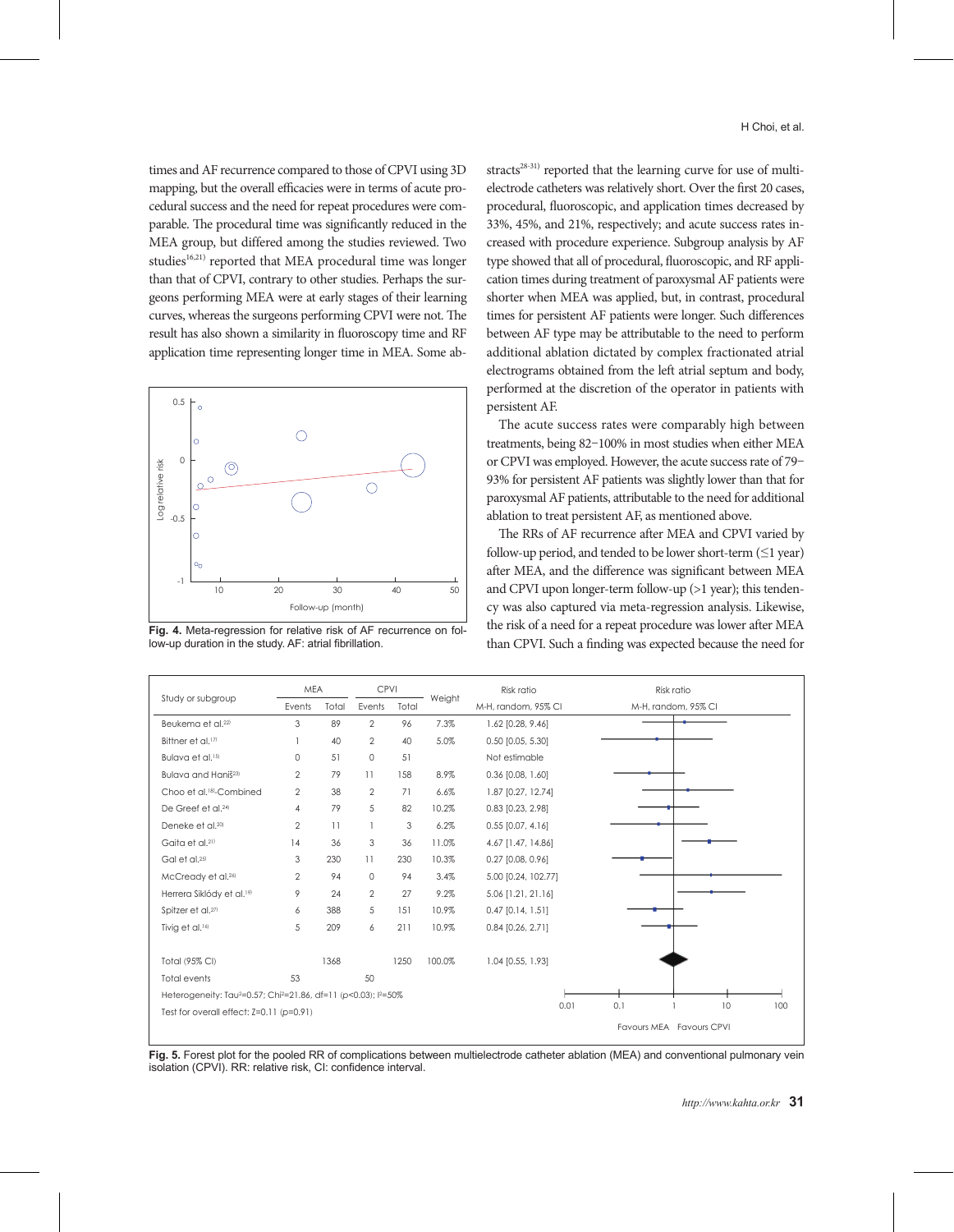a repeat procedure is triggered by AF recurrence, which is more common after CPVI. Tivig et al.<sup>16)</sup> reported that lowpower MEA ablation reduced the need for repeat procedures compared to use of standard RF ablation; low-power ablation to a defined lesional depth (using appropriate generator settings) may prevent extensive tissue injury. The success of MEA is explained by the high-level lesional integrity afforded by use of circumferential ablation catheters compared to the pointby-point ablation of 3D systems. Improved lesional integrity reduces the opportunities for reconnection of trigger foci. Although 3D systems allow precise visualization of the positions of mapping and ablation catheters, construction of such complex maps is associated with a steep learning curve, compromising success rates in newer centers.

Of the various complications associated with the MEA and CPVI procedures, thromboembolic events were the most common and the risk of such events was somewhat higher after MEA, significantly different from the risk after CPVI. However, sub-group analysis by follow-up period revealed that the risk of such events tended to be slightly lower upon longerterm follow-up after MEA, in contrast to the higher incidence observed during the acute period (1–2 days) after the procedure. Deneke et al.<sup>20)</sup> evaluated the clinical consequences and longer-term characteristics of lesions in patients with acutely detected ischemic embolic lesions after catheter ablation of AF. Only acute lesions of maximum diameters >10 mm were detected on longer-term follow-up MRI; 94% of lesions resolved without identifiable scar formation. The mechanisms by which silent brain injuries are caused remain unclear; blood clots, air, tissue, or fat, may be in play. Alternatively, such injuries may be produced upon sheath manipulation prior to left atrial catheterization, or by ablation per se. Asymptomatic cerebral MRI lesions may trigger subclinical deterioration, but no patient had any detectable neurological deficit immediately after ablation or on follow-up evaluation performed by an experienced neurologist.<sup>20)</sup> Also, no AF ablation study revealed any connection between development of silent ischemic MRI lesions and adverse neuropsychological outcomes.<sup>32,33)</sup> Although the development of thromboembolic events after AF ablation is of concern, no relationship between such events and an adverse outcome or deterioration in neuropsychological performance was substantiated in any trial. Further long-term studies are needed to evaluate patient outcomes. The catheter type used during MEA was associated with development of thromboembolic events. Recently, Verma et al.<sup>34)</sup> described several ways by which the development of silent intracranial embolisms may be minimized via catheter manipulation and appropriate electrode use with maintenance of good success rates.

# **Conclusions**

Upon meta-analysis, multielectrode ablation used to treat AF afforded beneficial reductions in all of procedural, fluoroscopic, and RF application times, but the outcomes in terms of acute procedural success, AF recurrence and the need for repeat procedure were comparable to those of traditional treatment, CPVI. Although the thromboembolism risk at 1–2 days post-procedure was slightly elevated, the long-term safety profile of MEA was comparable to that of CPVI, indicating that MEA benefits patients with AF when skilled physicians perform the procedure carefully. Further, larger, well-organized randomized trials combined with analysis of cost-effectiveness are needed.

## **REFERENCES**

- 1) Haïssaguerre M, Jaïs P, Shah DC, Takahashi A, Hocini M, Quiniou G, et al. Spontaneous initiation of atrial fibrillation by ectopic beats originating in the pulmonary veins. N Engl J Med 1998;339:659- 666.
- 2) Fuster V, Rydén LE, Cannom DS, Crijns HJ, Curtis AB, Ellenbogen KA, et al. ACC/AHA/ESC 2006 Guidelines for the Management of Patients with Atrial Fibrillation: a report of the American College of Cardiology/American Heart Association Task Force on Practice Guidelines and the European Society of Cardiology Committee for Practice Guidelines (Writing Committee to Revise the 2001 Guidelines for the Management of Patients With Atrial Fibrillation): developed in collaboration with the European Heart Rhythm Association and the Heart Rhythm Society. Circulation 2006;114:e257 e354.
- 3) Calkins H, Brugada J, Packer DL, Cappato R, Chen SA, Crijns HJ, et al. HRS/EHRA/ECAS expert consensus statement on catheter and surgical ablation of atrial fibrillation: recommendations for personnel, policy, procedures and follow-up. A report of the Heart Rhythm Society (HRS) Task Force on Catheter and Surgical Ablation of Atrial Fibrillation developed in partnership with the European Heart Rhythm Association (EHRA) and the European Cardiac Arrhythmia Society (ECAS); in collaboration with the American College of Cardiology (ACC), American Heart Association (AHA), and the Society of Thoracic Surgeons (STS). Endorsed and approved by the governing bodies of the American College of Cardiology, the American Heart Association, the European Cardiac Arrhythmia Society, the European Heart Rhythm Association, the Society of Thoracic Surgeons, and the Heart Rhythm Society. Europace 2007;9:335-379.
- 4) Birnie D, Healey JS, Krahn AD, Ahmad K, Crystal E, Khaykin Y, et al. Prevalence and risk factors for cervical and lumbar spondylosis in interventional electrophysiologists. J Cardiovasc Electrophysiol 2011;22:957-960.
- 5) Estner HL, Deisenhofer I, Luik A, Ndrepepa G, von Bary C, Zrenner B, et al. Electrical isolation of pulmonary veins in patients with atrial fibrillation: reduction of fluoroscopy exposure and procedure duration by the use of a non-fluoroscopic navigation system (NavX). Europace 2006;8:583-587.
- 6) Lakkireddy D, Nadzam G, Verma A, Prasad S, Ryschon K, Di Biase L, et al. Impact of a comprehensive safety program on radiation exposure during catheter ablation of atrial fibrillation: a prospective study. J Interv Card Electrophysiol 2009;24:105-112.
- 7) Rotter M, Takahashi Y, Sanders P, Haïssaguerre M, Jaïs P, Hsu LF, et al. Reduction of fluoroscopy exposure and procedure duration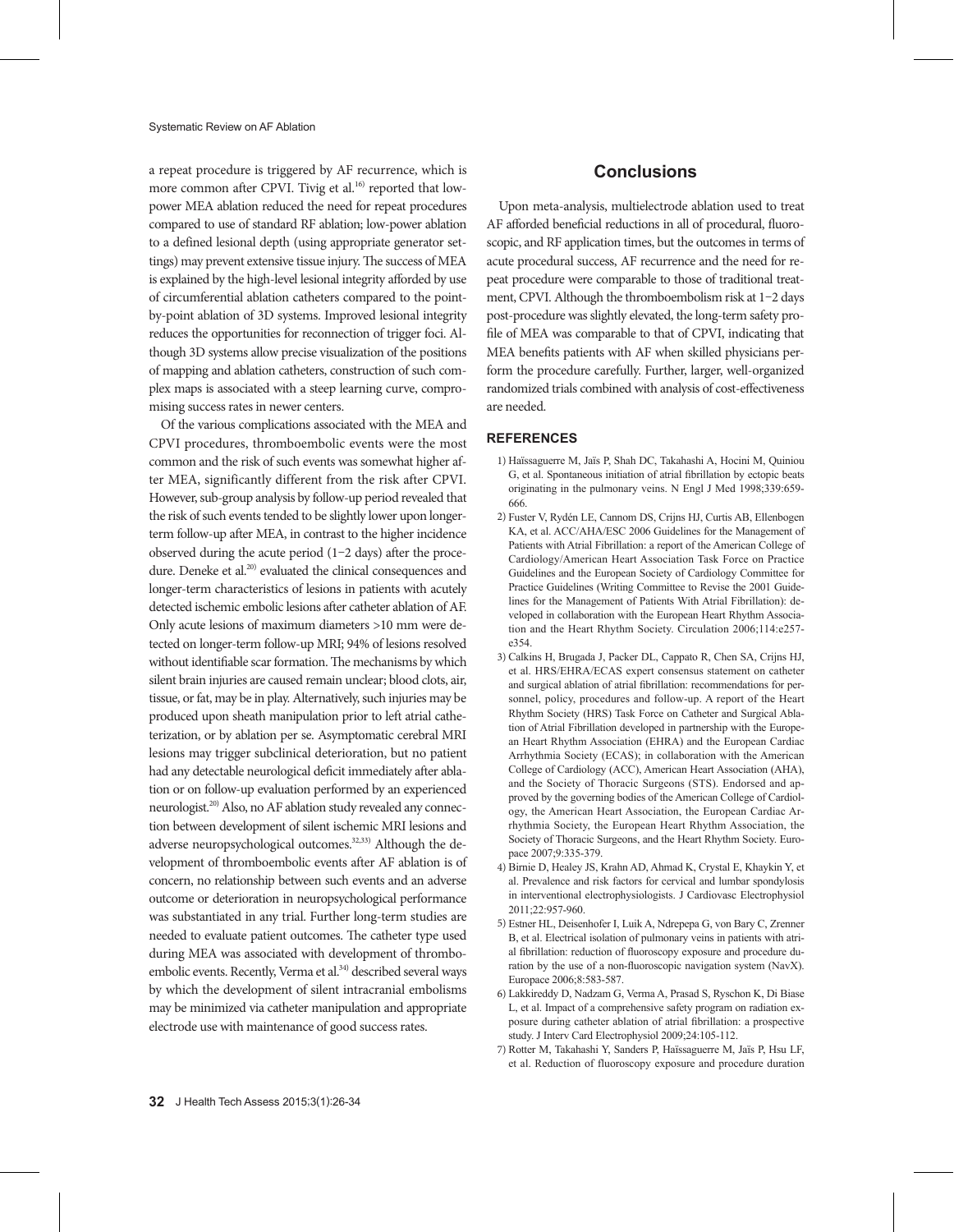during ablation of atrial fibrillation using a novel anatomical navigation system. Eur Heart J 2005;26:1415-1421.

- 8) Nahass GT. Fluoroscopy and the skin: implications for radiofrequency catheter ablation. Am J Cardiol 1995;76:174-176.
- 9) Kovoor P, Ricciardello M, Collins L, Uther JB, Ross DL. Risk to patients from radiation associated with radiofrequency ablation for supraventricular tachycardia. Circulation 1998;98:1534-1540.
- 10) Khaykin Y, Zarnett L, Friedlander D, Wulffhart ZA, Whaley B, Giewercer D, et al. Point-by-point pulmonary vein antrum isolation guided by intracardiac echocardiography and 3D mapping and dutycycled multipolar AF ablation: effect of multipolar ablation on procedure duration and fluoroscopy time. J Interv Card Electrophysiol 2012;34:303-310.
- 11) Terasawa T, Balk EM, Chung M, Garlitski AC, Alsheikh-Ali AA, Lau J, et al. Systematic review: comparative effectiveness of radiofrequency catheter ablation for atrial fibrillation. Ann Intern Med 2009;151:191-202.
- 12) Chen HS, Wen JM, Wu SN, Liu JP. Catheter ablation for paroxysmal and persistent atrial fibrillation. Cochrane Database Syst Rev 2012;4:CD007101.
- 13) Andrade JG, Dubuc M, Rivard L, Guerra PG, Mondesert B, Macle L, et al. Efficacy and safety of atrial fibrillation ablation with phased radiofrequency energy and multielectrode catheters. Heart Rhythm 2012;9:289-296.
- 14) Steinwender C, Hönig S, Leisch F, Hofmann R. Clinical experience with routine use of a single combined mapping and ablation catheter for isolation of pulmonary veins in patients with paroxysmal atrial fibrillation. Wien Klin Wochenschr 2010;122:146-151.
- 15) Bulava A, Haniš J, Sitek D, Ošmera O, Karpianus D, Snorek M, et al. Catheter ablation for paroxysmal atrial fibrillation: a randomized comparison between multielectrode catheter and point-by-point ablation. Pacing Clin Electrophysiol 2010;33:1039-1046.
- 16) Tivig C, Dang L, Brunner-La Rocca HP, Özcan S, Duru F, Scharf C. Duty-cycled unipolar/bipolar versus conventional radiofrequency ablation in paroxysmal and persistent atrial fibrillation. Int J Cardiol 2012;157:185-191.
- 17) Bittner A, Mönnig G, Zellerhoff S, Pott C, Köbe J, Dechering D, et al. Randomized study comparing duty-cycled bipolar and unipolar radiofrequency with point-by-point ablation in pulmonary vein isolation. Heart Rhythm 2011;8:1383-1390.
- 18) Choo WK, Farwell D, Harris S. Experience of atrial fibrillation ablation in a new cardiac centre using three-dimensional mapping and multielectrode duty-cycled radiofrequency ablation. Arch Cardiovasc Dis 2011;104:396-402.
- 19) Herrera Siklódy C, Deneke T, Hocini M, Lehrmann H, Shin DI, Miyazaki S, et al. Incidence of asymptomatic intracranial embolic events after pulmonary vein isolation: comparison of different atrial fibrillation ablation technologies in a multicenter study. J Am Coll Cardiol 2011;58:681-688.
- 20) Deneke T, Shin DI, Balta O, Bünz K, Fassbender F, Mügge A, et al. Postablation asymptomatic cerebral lesions: long-term follow-up using magnetic resonance imaging. Heart Rhythm 2011;8:1705- 1711.
- 21) Gaita F, Leclercq JF, Schumacher B, Scaglione M, Toso E, Halimi F,

et al. Incidence of silent cerebral thromboembolic lesions after atrial fibrillation ablation may change according to technology used: comparison of irrigated radiofrequency, multipolar nonirrigated catheter and cryoballoon. J Cardiovasc Electrophysiol 2011;22:961-968.

- 22) Beukema RJ, Elvan A, Smit JJ, Delnoy PP, Misier AR, Reddy V. Pulmonary vein isolation to treat paroxysmal atrial fibrillation: conventional versus multi-electrode radiofrequency ablation. J Interv Card Electrophysiol 2012;34:143-152.
- 23) Bulava A, Haniš J. The influence of the technology on the success of the treatment of paroxysmal atrial fibrillation-single center experience. Cor et vasa 2012;54:e393-e400.
- 24) De Greef Y, Buysschaert I, Schwagten B, Stockman D, Tavernier R, Duytschaever M. Duty-cycled multi-electrode radiofrequency vs. conventional irrigated point-by-point radiofrequency ablation for recurrent atrial fibrillation: comparative 3-year data. Europace 2014; 16:820-825.
- 25) Gal P, Aarntzen AE, Smit JJ, Adiyaman A, Misier AR, Delnoy PP, et al. Conventional radiofrequency catheter ablation compared to multielectrode ablation for atrial fibrillation. Int J Cardiol 2014;176:891- 895.
- 26) McCready J, Chow AW, Lowe MD, Segal OR, Ahsan S, de Bono J, et al. Safety and efficacy of multipolar pulmonary vein ablation catheter vs. irrigated radiofrequency ablation for paroxysmal atrial fibrillation: a randomized multicentre trial. Europace 2014;16:1145-1153.
- 27) Spitzer SG, Karolyi L, Weinmann T, Scharfe F, Rämmler C, Otto T, et al. Multielectrode phased radiofrequency ablation compared with point-by-point ablation for pulmonary vein isolation-outcomes in 539 patients. Res Rep Clin Cardiol 2014;5:11-20.
- 28) Dang L, Boersma L, Oral H, Morady F. Multi-electrode catheters using low energy phased radiofrequency for ablation of chronic atrial fibrillation. (abstract) Europace 2008;10:i84.
- 29) Mulder A, Wijffels M, Wever E, Boersma L. Long term results of multi-electrode pulmonary vein isolation with bipolar/unipolar RF energy for paroxysmal AF. (abstract) Heart Rhythm 2009;6:S277.
- 30) Brunelli M, Raffa S, Grosse A, Regoli F, Geller JC. Efficacy of a novel circular multielectrode ablation catheter for pulmonary vein isolation: an anatomic anlaysis using 3D CT reconstruction of the left atrium. (abstract) Heart Rhythm 2009;6:405.
- 31) Brunelli M, Raffa S, Grosse A, Wauters K, Geller JC. Acute efficacy and safety of a novel circular multielectrode radiofrequency ablation catheter for pulmonary vein isolation in paroxysmal atrial fibrillation. (abstract) Eur Heart J 2009;30:814.
- 32) Schwarz N, Kuniss M, Nedelmann M, Kaps M, Bachmann G, Neumann T, et al. Neuropsychological decline after catheter ablation of atrial fibrillation. Heart Rhythm 2010;7:1761-7167.
- 33) Vermeer SE, Prins ND, den Heijer T, Hofman A, Koudstaal PJ, Breteler MM. Silent brain infarcts and the risk of dementia and cognitive decline. N Engl J Med 2003;348:1215-1222.
- 34) Verma A, Debruyne P, Nardi S, Deneke T, DeGreef Y, Spitzer S, et al. Evaluation and reduction of asymptomatic cerebral embolism in ablation of atrial fibrillation, but high prevalence of chronic silent infarction: results of the evaluation of reduction of asymptomatic cerebral embolism trial. Circ Arrhythm Electrophysiol 2013;6:835-842.